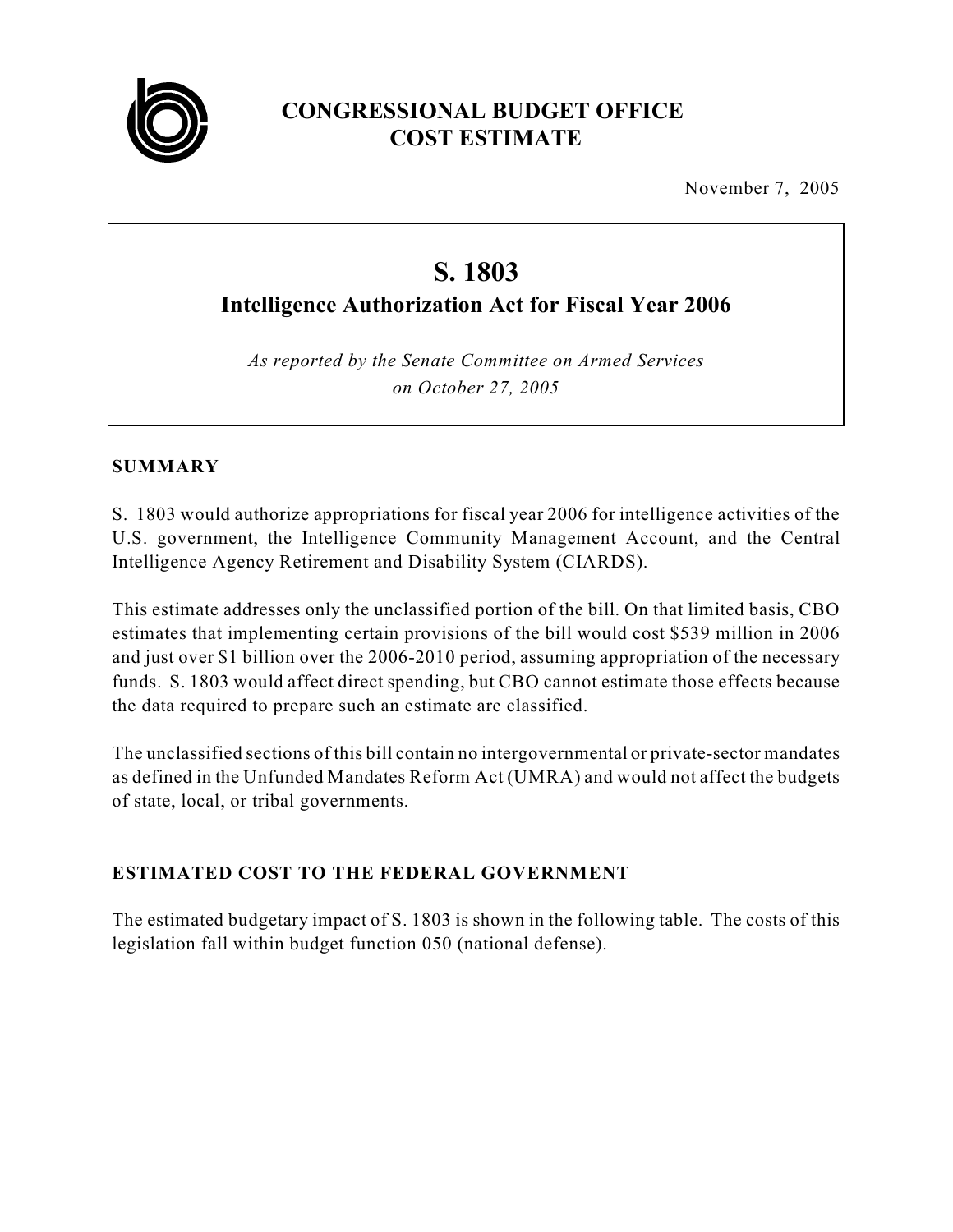|                                                        | By Fiscal Year, in Millions of Dollars |                |                |                |                |
|--------------------------------------------------------|----------------------------------------|----------------|----------------|----------------|----------------|
|                                                        | 2006                                   | 2007           | 2008           | 2009           | 2010           |
| <b>CHANGES IN SPENDING SUBJECT TO APPROPRIATION at</b> |                                        |                |                |                |                |
| Intelligence Community Management                      |                                        |                |                |                |                |
| Account                                                |                                        |                |                |                |                |
| Authorization Level                                    | 1,014                                  | $\theta$       | $\theta$       | $\Omega$       | $\theta$       |
| <b>Estimated Outlays</b>                               | 532                                    | 342            | 100            | 27             | 3              |
| Create National Security Division within               |                                        |                |                |                |                |
| the Department of Justice                              |                                        |                |                |                |                |
| <b>Estimated Authorization Level</b>                   | 5                                      | 5              | 5              | 6              | 6              |
| <b>Estimated Outlays</b>                               | 5                                      | 5              | 5              | 6              | 6              |
| FBI Foreign Language Incentive Award                   |                                        |                |                |                |                |
| <b>Estimated Authorization Level</b>                   | 2                                      | 2              | 2              | 2              | $\overline{c}$ |
| <b>Estimated Outlays</b>                               | $\overline{2}$                         | $\overline{2}$ | $\overline{2}$ | $\overline{2}$ | $\overline{2}$ |
| Total Changes                                          |                                        |                |                |                |                |
| <b>Estimated Authorization Level</b>                   | 1,021                                  | 7              | 7              | 8              | 8              |
| <b>Estimated Outlays</b>                               | 539                                    | 349            | 107            | 35             | 11             |

NOTE: FBI = Federal Bureau of Investigation.

a. In addition to effects on spending subject to appropriation, S. 1803 would affect direct spending. However, CBO cannot estimate those effects because the data needed to prepare an estimate are classified.

## **BASIS OF ESTIMATE**

#### **Spending Subject to Appropriation**

Section 105 would authorize the appropriation of \$1,014 million for the Intelligence Community Management Account, which provides the principal source of funding for the Office of the Director of National Intelligence and provides resources for coordination of programs, budget oversight, and management of the intelligence agencies. CBO estimates that implementing this provision would cost \$532 million in 2006 and about \$1 billion over the 2006-2010 period, assuming appropriation of the specified amount.

Section 441 would establish a National Security Division within the Department of Justice (DOJ), headed by an Assistant Attorney General for National Security (AAGNS). Similar to other Assistant Attorney Generals of DOJ, the new AAGNS would likely have a Chief of Staff, an Office of Administration, and an Office of Policy and Legislation. The new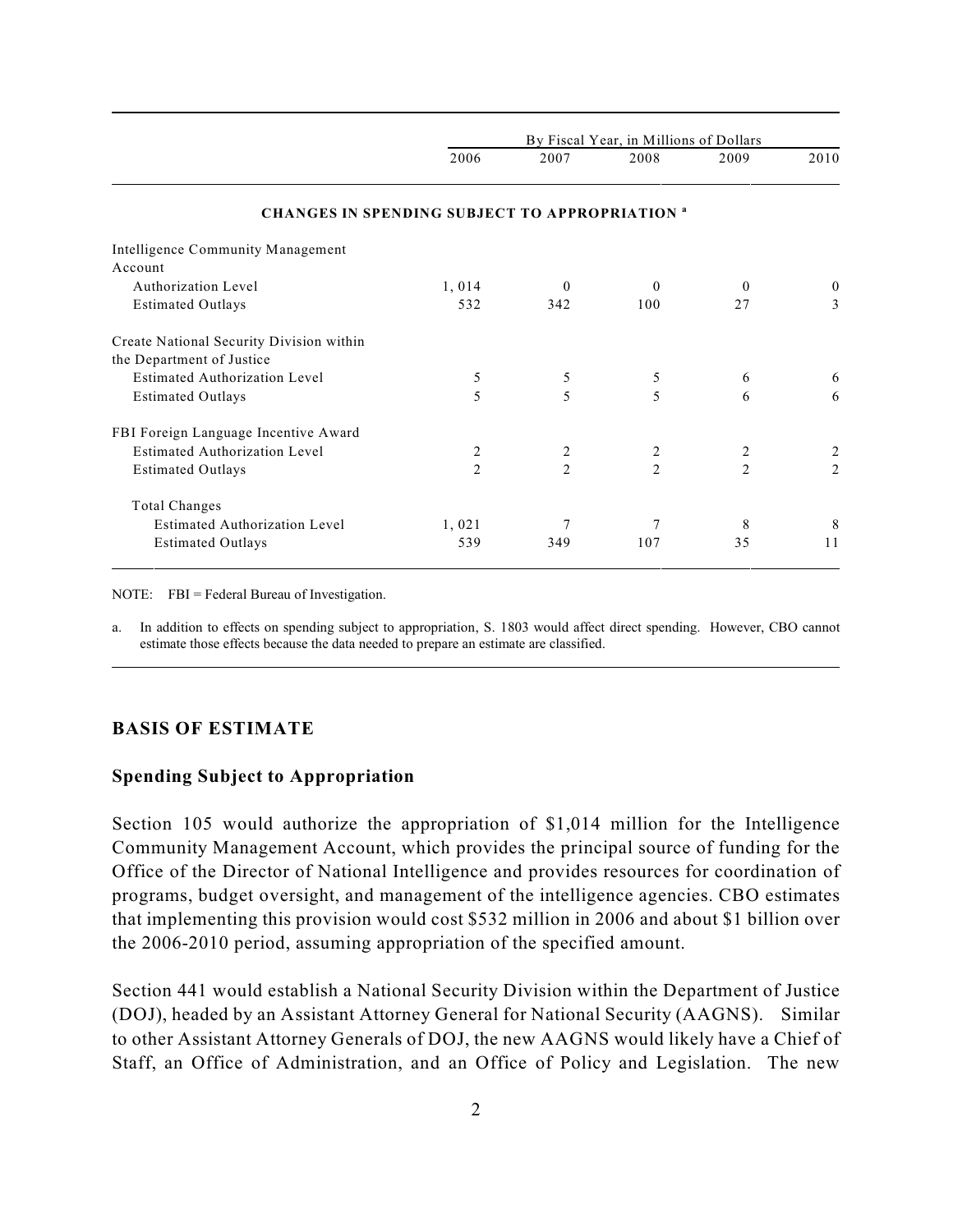AAGNS would likely oversee the Office of Intelligence Policy and Review, and the Counterterrorism and Counterespionage sections currently under the Assistant Attorney General for the Criminal Division. While most of the personnel for the new division would be transferred from existing divisions within DOJ, CBO expects that the new division would require additional management and administrative staff. Based on information from DOJ, CBO estimates that the new division would hire around 35 new employees. Assuming an average salary of approximately \$80,000, and accounting for benefits, other administrative expenses, and inflation, CBO estimates that implementing this provision would cost \$5 million in 2006 and \$27 million over the 2006-2010 period.

Section 442 would authorize the Director of the Federal Bureau of Investigation (FBI) to pay cash awards of up to 5 percent of an employee's salary to employees who use foreign language skills in support of FBI analyses, investigations, or operations to protect against international terrorism or clandestine intelligence activities. Based upon information from the Bureau, CBO estimates that approximately 675 individuals could qualify for these awards. However, the FBI has not indicated how it might implement such an award program. Absent such information, CBO assumes the FBI would implement the authority in a manner similar to the Department of Defense's (DoD's) foreign language proficiency pay system. Under that system, active-duty members of the Armed Services who are proficient in a qualifying foreign language, receive additional compensation as part of their total annual compensation. For 2006, DoD estimates paying about \$2,200 per person, on average, in additional compensation to those receiving foreign language proficiency pay. Assuming the FBI provided a similar level of compensation to its qualifying employees, CBO estimates that implementing this provision would cost \$2 million in 2006 and \$10 million over the 2006- 2010 period.

#### **Direct Spending and Revenues**

Section 201 would authorize the appropriation of \$245 million of CIARDS to cover retirement costs attributable to military service and various unfunded liabilities. The appropriation to CIARDS is considered mandatory, and the authorization under this bill would be the same as assumed in the CBO baseline. Thus, this estimate does not ascribe any additional cost to that provision.

Section 306 would authorize elements of the Intelligence Community to accept and spend reimbursements from private parties and employees of the Intelligence Community who damage equipment purchased through appropriated funds. Since these reimbursements